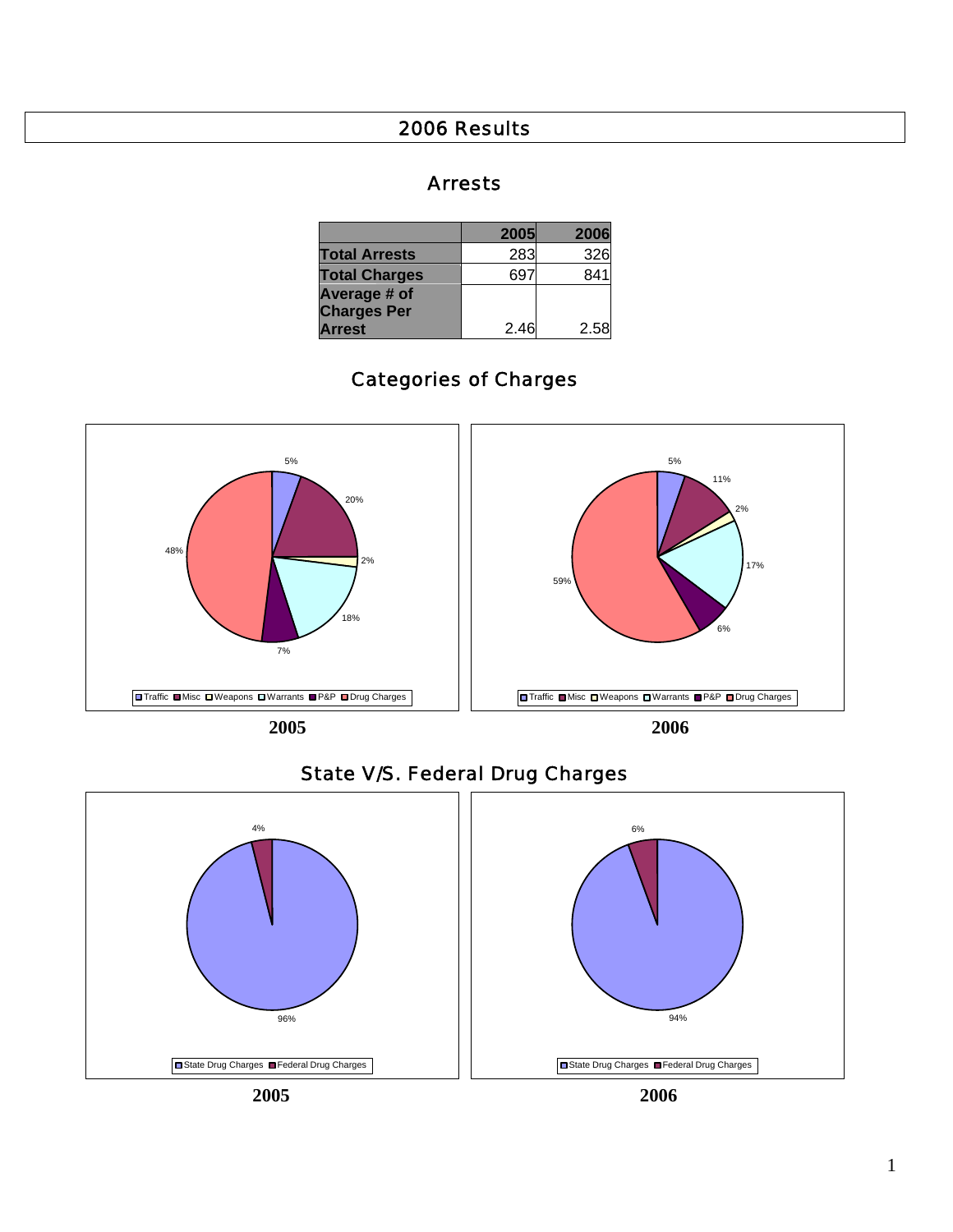### **Drug Charges**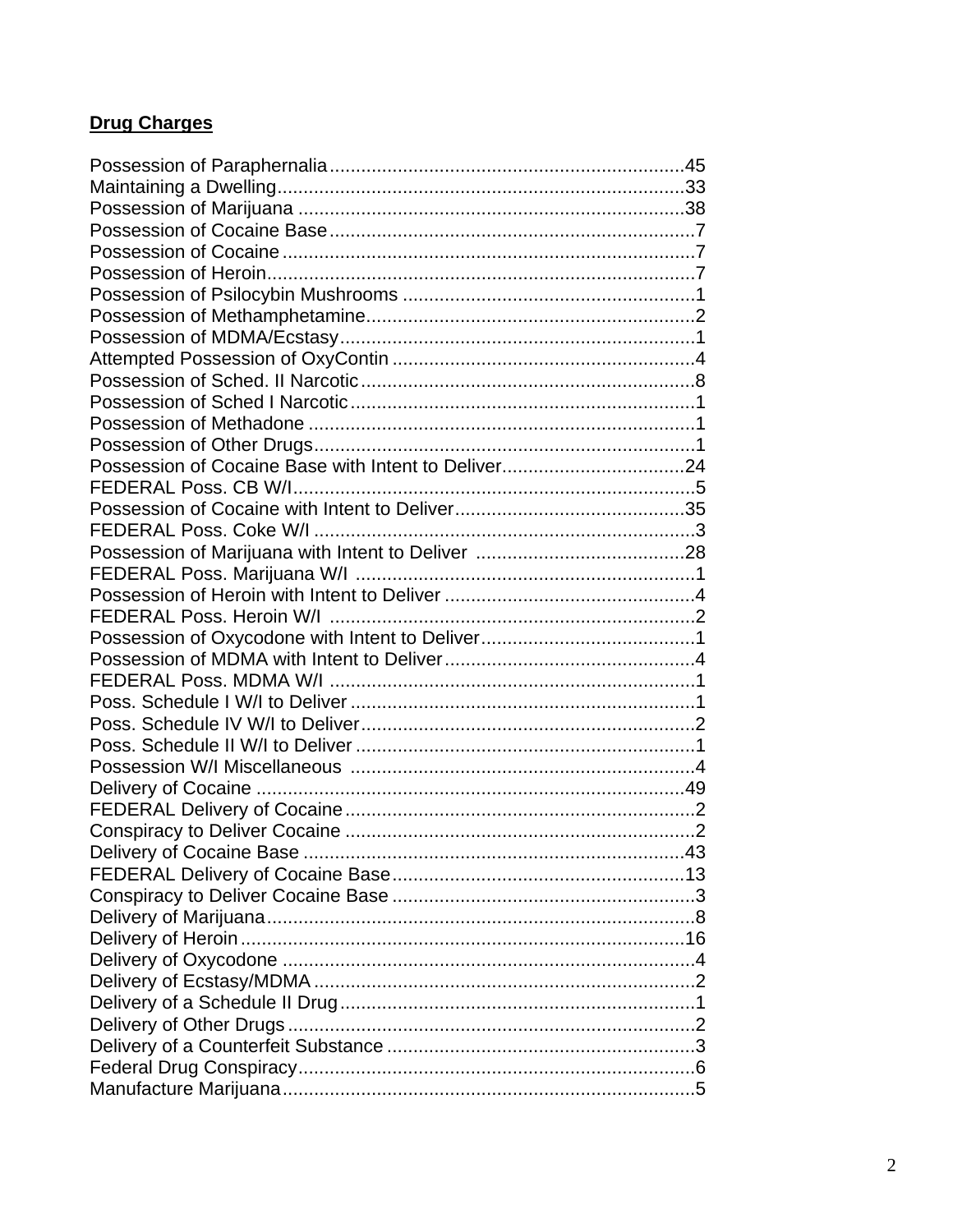| Delivery/Poss. W/I Within 1000' of School/Park, etc15 |  |
|-------------------------------------------------------|--|
|                                                       |  |

# **Drugs Seized Value**

# **Drugs Purchased**

| 1313.83 grams Cocaine Base    |  |
|-------------------------------|--|
| 1237.99 Cocaine               |  |
| 13.07 ounces Marijuana        |  |
| 51.17 grams Heroin            |  |
| 15 pills Oxycodone            |  |
| 26 pills MDMA/Ecstasy         |  |
| 9.3 Miscellaneous Other Drugs |  |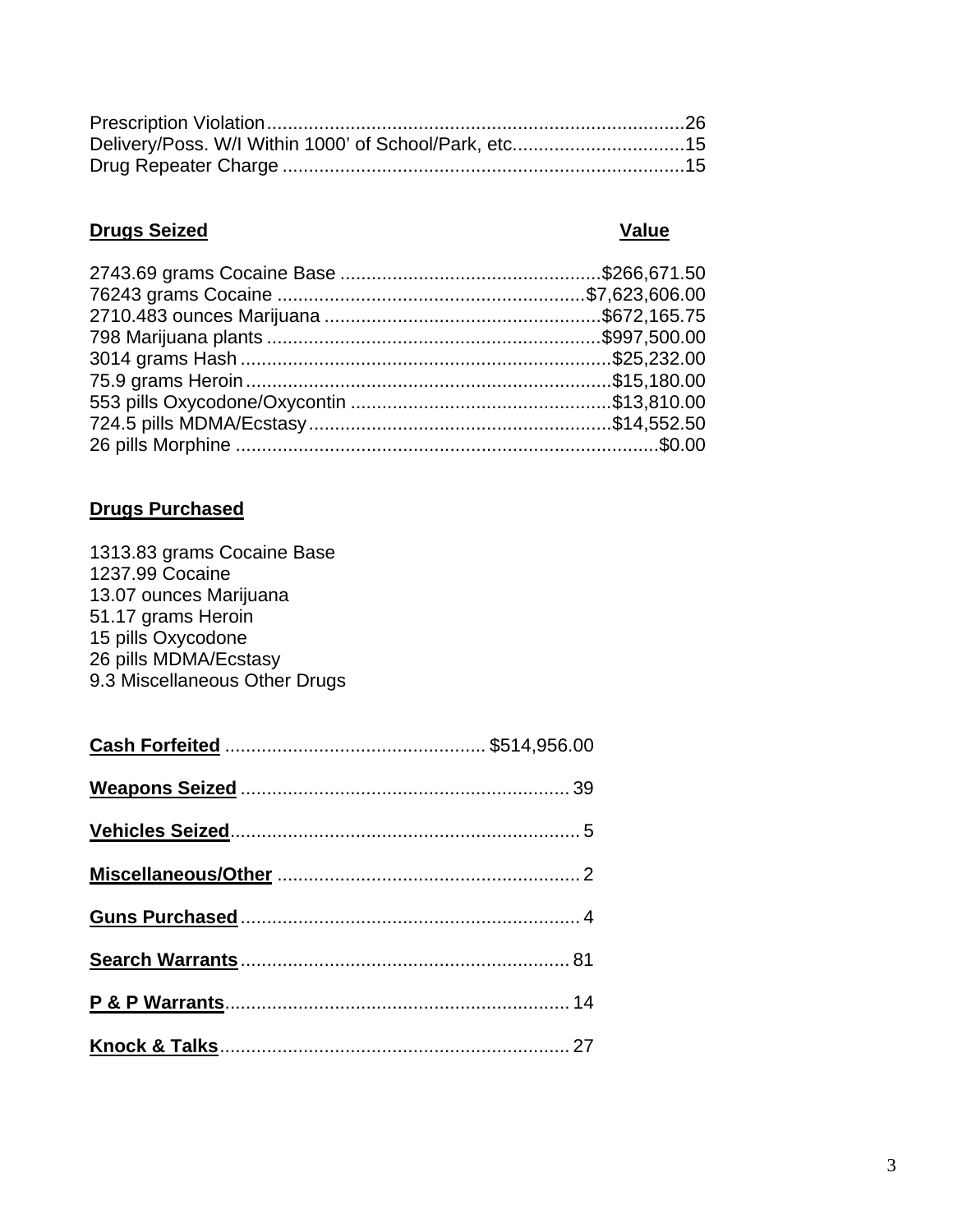#### K-9 Searches - Drug Related

## K-9 Calls

| Community/Neighborhood Presentations 81 |  |
|-----------------------------------------|--|
|                                         |  |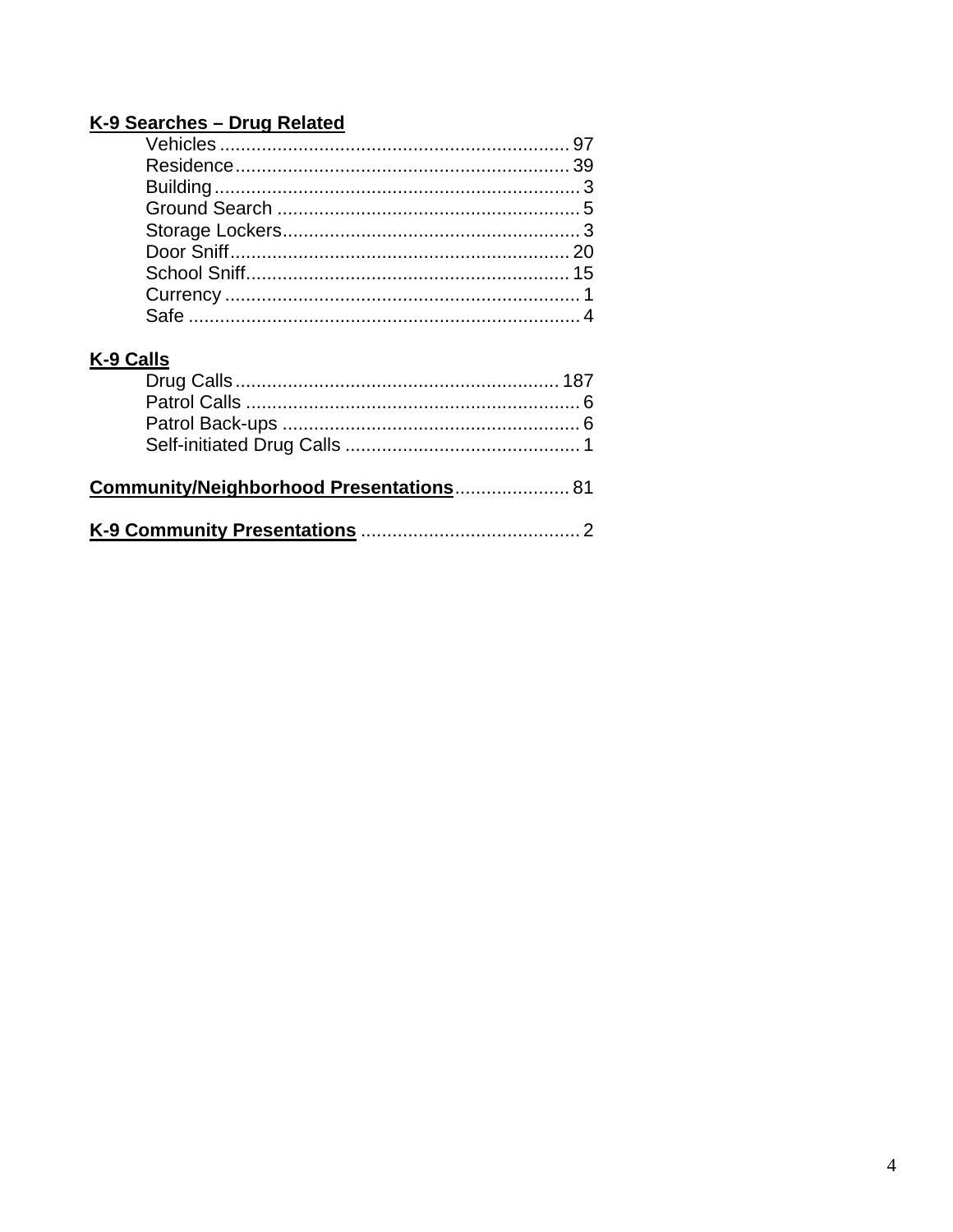2006 ANNUAL REPORT Drug Charges Broken Down By Type of Drug Involved



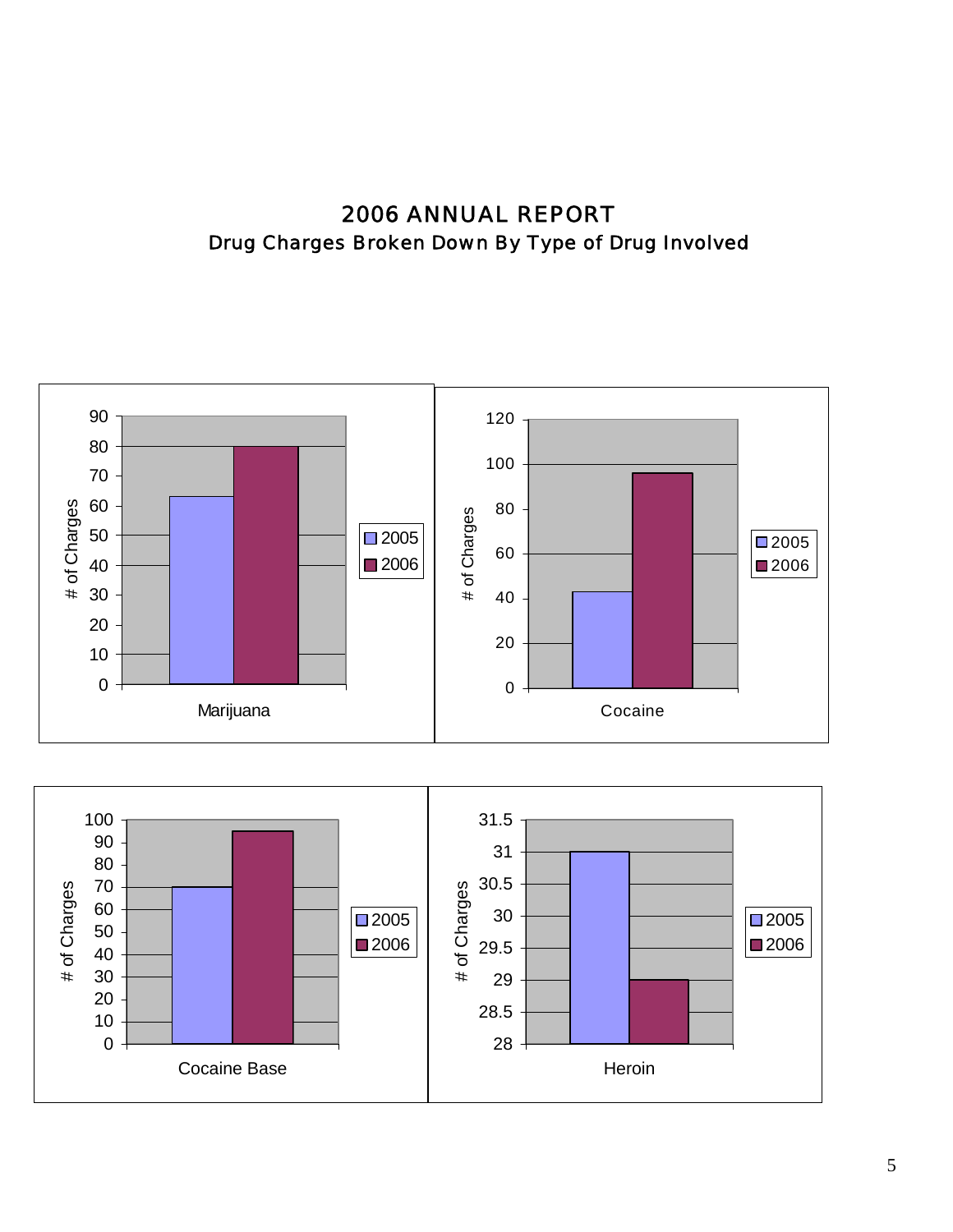# 2006 ANNUAL REPORT Drug Charges Broken Down by Type of Charge





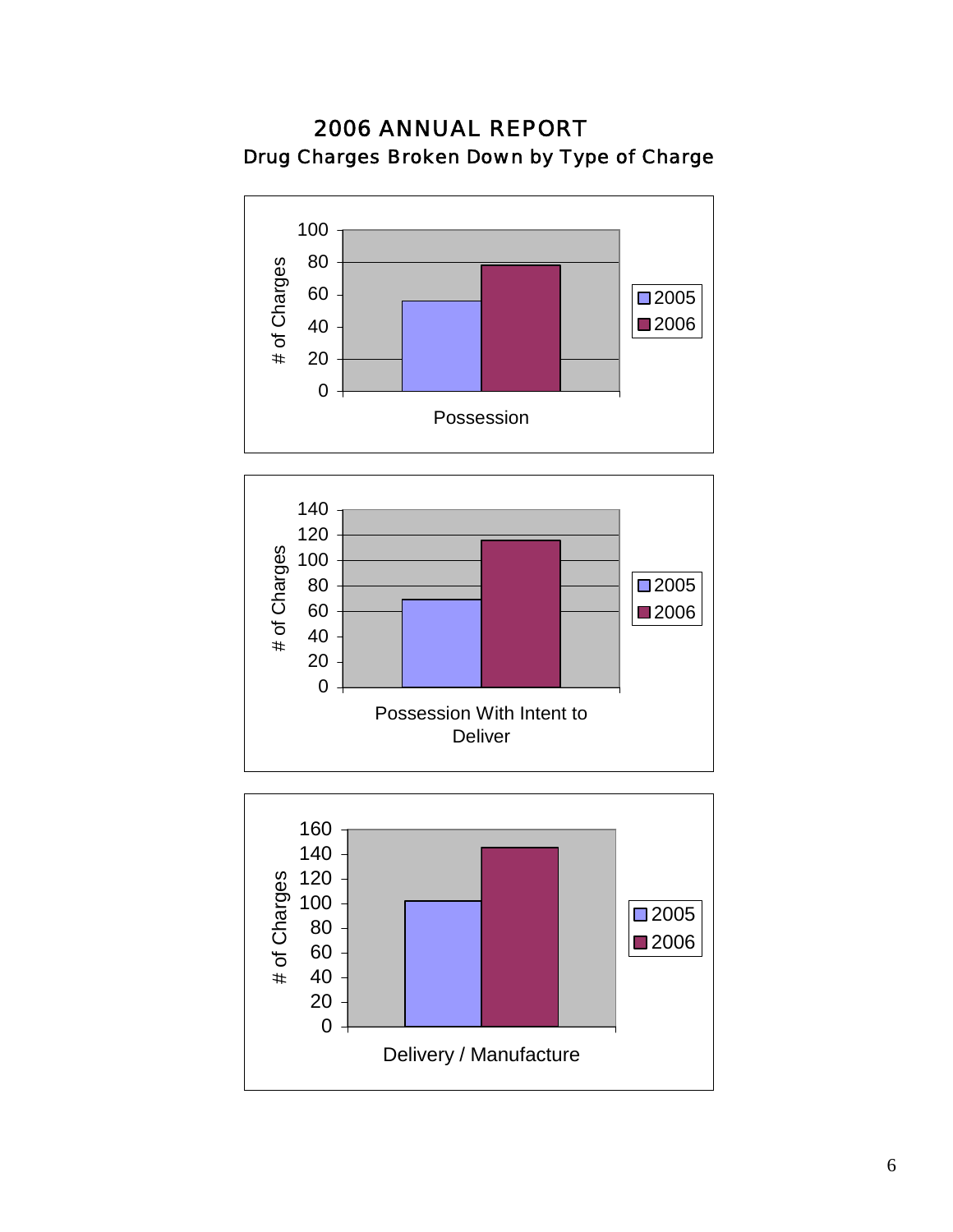2006 ANNUAL REPORT Drug Seizures by Type of Drugs